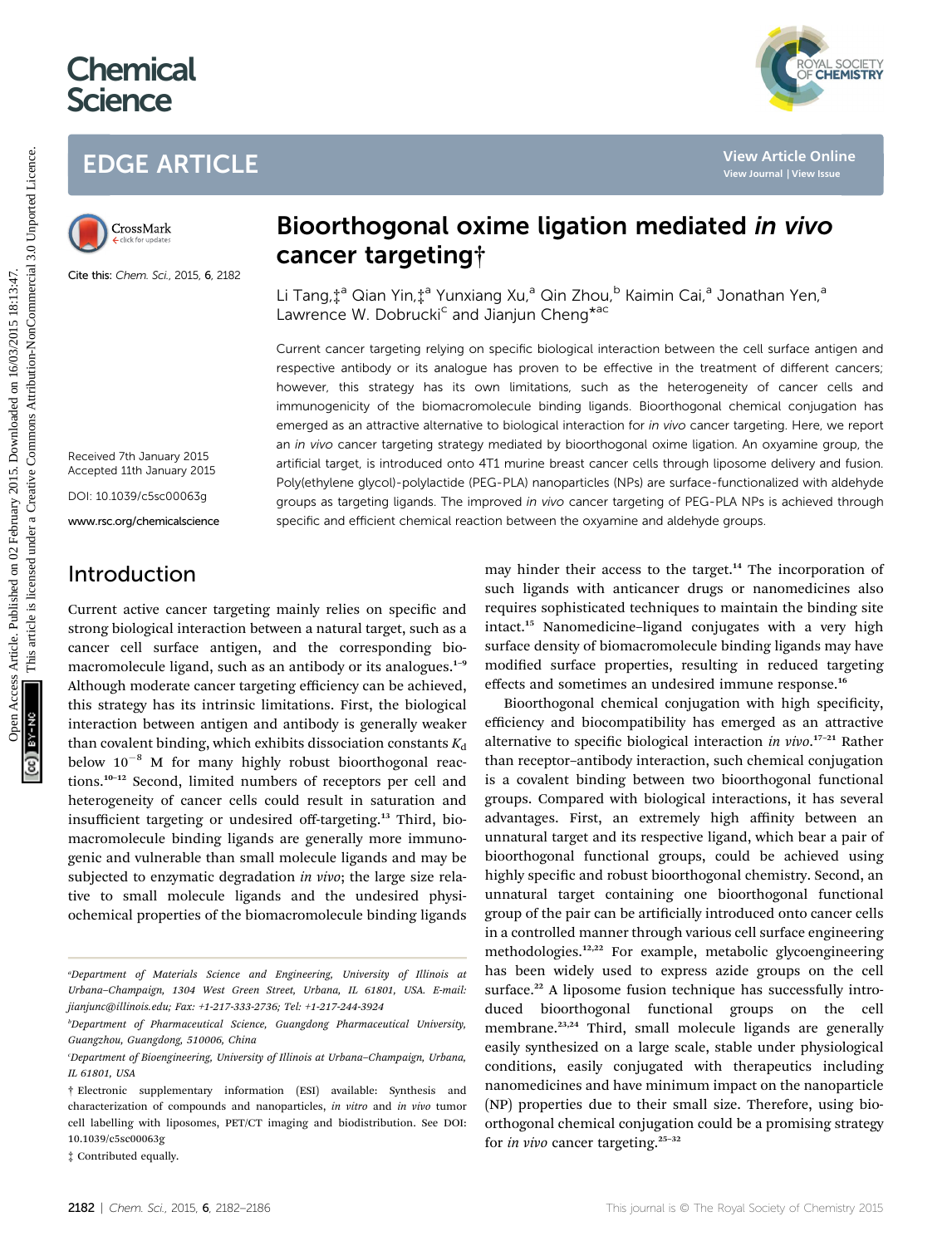Oxime ligation is a highly efficient click-type bioorthogonal condensation reaction between an oxyamine and an aldehyde or a ketone.<sup>11,18,33</sup> The formed oxime is highly stable toward hydrolysis  $(K_d \leq 10^{-8} \text{ M})$  compared with the corresponding imines or hydrazones.<sup>34</sup> Thus, oxime ligation is compatible with most biomolecule functionalities, including amines, and ideally suited for application in living systems.<sup>23,35,36</sup> However, in vivo cancer targeting using an oxime ligation reaction has not been reported. Herein, we report a novel chemical conjugation mediated in vivo cancer targeting of poly(ethylene glycol)-bpolylactide (PEG-PLA) NPs through bioorthogonal oxime ligation (Scheme 1a). To prove the concept, the artificial target, an oxyamine group, was labelled on 4T1 murine breast cancer cells through liposome delivery and fusion. The cancer targeting efficiency was evaluated in vitro and in vivo using PEG-PLA NPs functionalized with aldehyde groups on the surface (Ald-NP, Scheme 1b).

### Results and discussion

Effective surface engineering of target cancer cells to present bioorthogonal function groups is the prerequisite for cancer targeting via chemical conjugation. Metabolic glycoengineering



Scheme 1 (a) Schematic illustration of cancer targeting of poly(ethylene glycol)-b-polylactide nanoparticles surface-modified with aldehyde groups (Ald-NPs) through bioorthogonal oxime ligation. Oxyamine (Oa) groups were labelled on cancer cells through membrane fusion of liposomes bearing Oa groups (Oa-Lip). (b) Preparation of Oa-Lip with POPC/DOTAP lipids and Oa with a hydrophobic tail (Oa-C12); preparation of Ald-NP with Ald-PEG-PLA and PEG-PLA polymers through nanoprecipitation.

has proven to be a powerful methodology to present glycan with a specific chemical group on the plasma membrane. However, this method perturbs cellular physiology and may have the risk of interfering with significant biochemical pathways or cellular functions of normal cells when these glycans are off target.<sup>37</sup> Inspired by the recent work of Yousaf and others, $24,38,39$  we explored the use of tailored liposomes to introduce an oxyamine group on cancer cells though liposome delivery and fusion. We synthesized O-dodecyloxyamine (Oa-C12) and incorporated it into a liposome composed of a neutral lipid, egg palmitoyloleoyl phosphatidylcholine (POPC) and a cationic lipid, 1,2-dioleoyl-3-trimethylammoniumpropane (DOTAP) at a mole ratio of Oa-C12 : POPC : DOTAP =  $17:81:2$  (Oa-Lip, Scheme 1b). The hydrophobic tail facilitated the spontaneous insertion of Oa-C12 into the liposome membrane.<sup>24</sup> The cationic lipid, DOTAP, was added to enhance the interaction between the synthesized Oa-Lip and negatively charged cell membrane through electrostatic destabilization and thus increase the liposome fusion and presentation of Oa groups on cell surface. The formulated Oa-Lip had a hydrodynamic size of 136 nm determined by dynamic light scattering (DLS) and transmission electronic microscopy (TEM) (Fig. S1†). They also exhibited a positive  $\zeta$ -potential on the surface (12.3 mV, Table S1†) at neutral pH owing to Oa-C12 and DOTAP. Coperation is a highly stilcent click-type bioothogonal has proven to be a poerella distincent common common the properties are common common to the creative common common the common common common common common common comm

We next used the Oa-Lip to engineer the 4T1 murine breast cancer cell surface. In order to verify the successful cell surface labelling, we first conjugated a fluorescent dye, rhodamine  $(Rhd)$ , to Oa-C12 to prepare Rhd-C12 and formulated the fluorescent liposome with POPC/DOTAP at the same mole ratio (Rhd-Lip, Fig. S3a†). Rhd-Lips were then added to the 4T1 cells and incubated in cell culture for 4 h (Fig. S3b†). The high fluorescence signal of Rhd shown in the confocal microscopy image indicates the successful Rhd-Lip fusion and display of Rhd-C12 on the 4T1 cells (Fig. S3c†). Direct addition of Rhd-C12 to the cell culture only resulted in minimum cell surface labelling of fluorescence suggesting the importance of the liposome binding and fusion process.<sup>23,24</sup> Furthermore, we investigated whether the Oa groups displayed on the cell surface were still active for oxime ligation. The 4T1 cell surface was engineered with Oa-Lip similarly to present Oa groups on the 4T1 cell membrane (denoted as o4T1). Rhd dye bearing an aldehyde group (Ald-Rhd) was subsequently added after washing off the excess Oa-Lip (Fig. S4a†). A markedly increased fluorescence signal was observed on the 4T1 cells with surfaceexpressed Oa groups (04T1) through the specific oxime ligation with Ald-Rhd. In contrast, the o4T1 cells treated with nonfunctional Rhd or native 4T1 cells treated with Ald-Rhd resulted in a limited level of fluorescence signal likely due to the nonspecific and poorly efficient conjugation or adsorption (Fig. S4b†). Therefore, these results demonstrated that the cancer cell surface could be effectively engineered using a liposome fusion strategy to express chemically active Oa groups to further facilitate specific oxime ligation on the cell membrane.

Intracellular fluorescence was observed during the liposome fusion process suggesting endocytosis of these liposomes or their components may occur after membrane fusion (Fig. S3c†).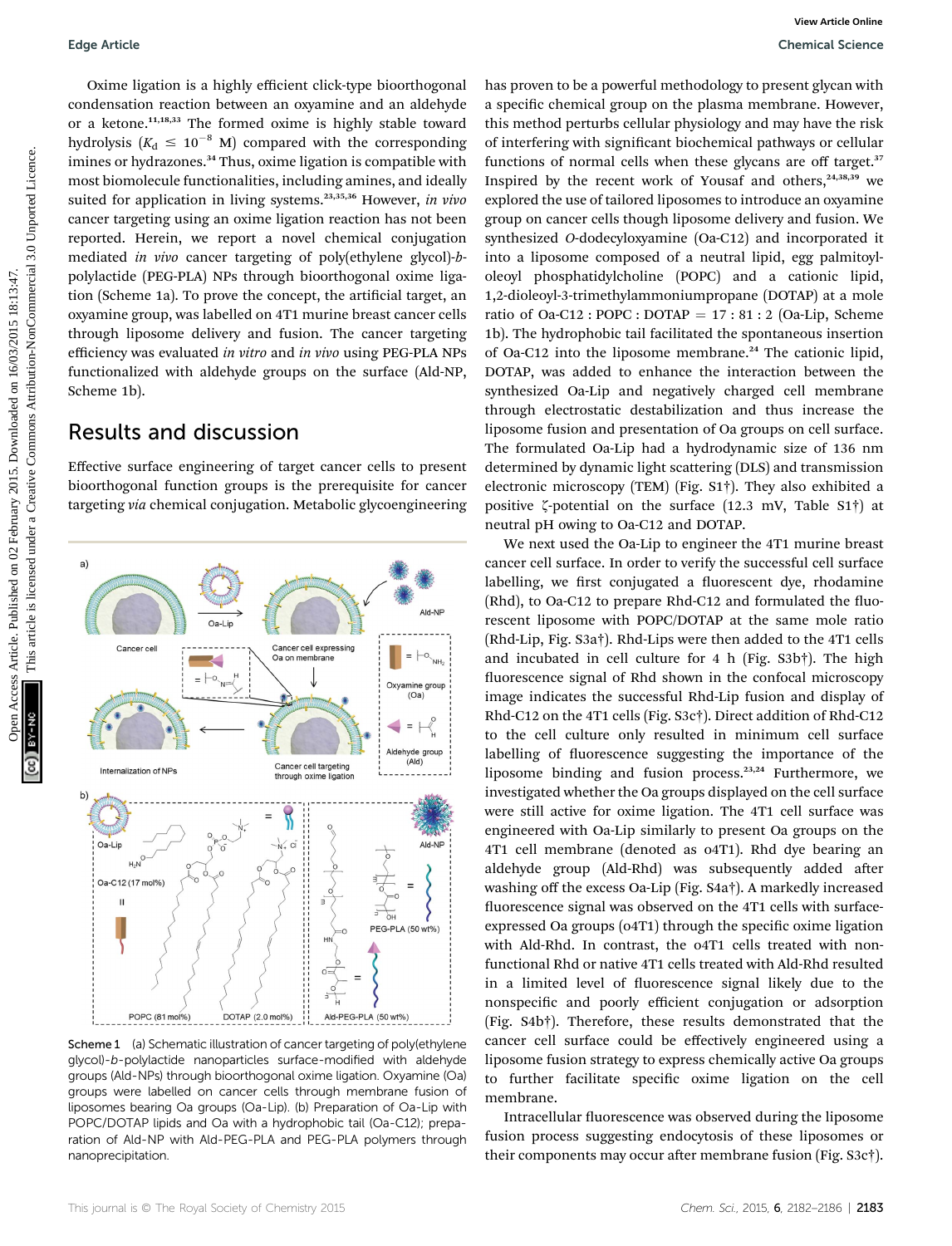#### Chemical Science Edge Article

This could provide a possible method for internal membrane engineering for intracellular targeting.<sup>24</sup> However, it was noticed that sufficient functional groups were present on cell surface to facilitate the oxime ligation with the corresponding ligands (Fig. S4b†). Such intracellular membrane labelling may be beneficial in the scenario of targeted intracellular drug delivery.

Next, we studied the in vitro cancer cell targeting of the nanomedicine toward 4T1 cells using the oxime ligation reaction. PEG and PLA are highly biocompatible polymers widely used in the formulation of polymeric nanomedicines for cancer therapy. Small molecule anticancer drugs could be easily incorporated into the PEG-PLA NPs prepared with the block copolymer via physical encapsulation or chemical conjugation. $40,41$  We used a fluorescent dye, Cy5, as a model drug to fluorescently label the NPs for the cancer cell binding and internalization study.<sup>42</sup> To introduce Ald groups to the NP surface, a block polymer of Ald functionalized PEG-PLA was co-precipitated with PEG-PLA at a 1 : 1 weight ratio to form Ald-NPs (Scheme 1b). The resulting Ald-NPs were about 119 nm in size with a narrow size distribution (Fig. S2†). Native 4T1 or o4T1 cells were then treated with Cy5 labeled NPs or Ald-NPs and analyzed by confocal fluorescence microscopy and flow cytometry (Fig. 1). Native 4T1 cells incubated with PEG-PLA NPs showed minimum cell binding and/or internalization (Fig. 1a). Native 4T1 cells treated with Ald-NPs or o4T1 cells treated with NPs without Ald on the surface showed a slightly higher level of NP binding or uptake. The former may be due to some nonspecific reactions between the cell surface groups and Ald; the latter could be the result of increased electrostatic interaction between the surface Oa groups on o4T1 and the negatively Openies Science<br>
This could provide a possible method for internal members it was cellular to the solution-the article is liken the corresponding appearing the different on the solution-the common of the secure is liken t

**47THIS ATTA MOLTON** ORTTHING **ORTITLE** o4T Ald-NF Fig. 1 In vitro cancer cell targeting through oxime ligation. (a) Confocal microscopic images of native 4T1 cells (4T1) or 4T1 cells with surface expressed Oa groups (o4T1) treated with Cy5 labeled PEG-PLA NPs (red) without or with Ald groups (denoted as NP and Ald-NP respectively). The nuclei were stained with 4',6-diamidino-2-phenylindole (DAPI) (blue). Scale bar:  $5 \mu m$ . (b) Flow cytometry analyses of the cellular binding and/or internalization of the NPs. (c) The quantification of mean fluorescence intensity in the flow cytometry analyses (average

 $\overline{a}$ Cell count

 $\infty$  $\circ$ 

 $\mathbf{c}$ 

100

 $40<sup>1</sup>$ 

20  $\Omega$ 

Mean fluorescence 80 60

**NP** 

Ald-NF

**NF** 

 $10$ 

Fluorescence

 $47$ 

100

intensity (a.u.)

 $\Box$ 

4T1

4T1

 $4T1$ 

 $\sqrt{2}$ 

o<sub>4</sub>T<sub>1</sub>

 $n4T1+NP$ o411+Nid-NF

1000

charged NPs  $(-10.0 \text{ mV } \zeta$ -potential, Table S1†). When the o4T1 cells were treated with Ald-NPs, the cellular binding and/or internalization was remarkably enhanced, likely because of the specific and efficient oxime ligation between the cell surface Oa groups and Ald groups on Ald-NPs. Further quantification with flow cytometry indicated a 2.6 fold increase in cell uptake of o4T1 + Ald-NP compared with 4T1 + Ald-NP or o4T1 + NP, and a 4.2 fold increase compared with  $4T1 + NP$  (Fig. 1b and c). The results demonstrated that Oa–Ald recognition largely improves cancer targeting via oxime ligation. It is also noticeable that a significant amount of the Ald-NPs were internalized into the o4T1 cells. These observations indicate that the bioorthogonal oxime ligation mediated not only the enhanced cancer cell–NP binding but also the subsequent endocytosis of the NPs, which is important for intracellular delivery of anticancer drugs to achieve improved efficacy against cancer cells.

We next evaluated the potential of oxime ligation for *in vivo* cancer targeting. A subcutaneous 4T1 tumor model was established on both flanks of BALB/c mice. To prove the concept of cancer cell surface engineering in vivo using the liposome fusion technique and subsequent oxime ligation mediated cancer targeting, we injected Oa-Lip intratumorally to label the cancer cells in vivo. We first verified the cancer cell surface presentation of Oa groups inside the tumor tissues by injecting fluorescent Rhd-Lip intratumorally (Fig. S5a†). Fluorescently labeled Oa-C12 was expected to be present on the cell membrane inside the tumors through a similar liposome fusion process observed in vitro. The tumors were collected 4 h or 24 h post injection (p.i.), sectioned and analyzed by confocal microscopy. As expected, a strong florescence signal from Rhd-C12 was observed on the tumor cells at 4 h p.i. indicating the successful introduction of functional groups on plasma membrane *in vivo* through liposome delivery and membrane fusion (Fig. S5b†). The fluorescence decreased at 24 h p.i. likely due to the clearance or metabolizing of the Rhd-C12 (Fig. S5b†).

We then injected the Oa-Lip intratumorally to the left tumor (oTM) and PBS to the right one (TM) as a control (Fig. 2a) to study the cancer targeting in vivo. The mice received intravenous injection of Ald-NPs through tail veins 4 h after the introduction of Oa groups to the cells in the left tumors. In order to monitor the in vivo tumor targeting kinetics, the injected Ald-NPs were radio labeled with the isotope  ${}^{64}$ Cu using a chelating ligand, DOTA, conjugated to the polymer chain for dynamic positron emission tomography (PET) imaging over time without sacrificing the animals.<sup>43</sup> All of the PET images were overlaid with micro X-ray computed tomography (CT) images to identify the position of the tumors (yellow circles and arrows in Fig. 2a). Ald-NPs started to accumulate in oTM  $(2.8\%$  I.D.  $g^{-1})$  as early as 1 h p.i. with 75.0% higher amount than that in TM (1.6% I.D.  $g^{-1}$ ). At 6 h p.i., the accumulation of Ald-NPs in oTM increased to 5.5% I.D.  $g^{-1}$ , which was 37.5% higher than that in TM  $(4.0\%$  I.D.  $g^{-1}$ ) with statistical significance (Fig. 2b). The three-dimensional reconstructed image (Fig. 2c) also provides evidence for the significantly enhanced accumulation of Ald-NPs in oTM at 6 h p.i. At 24 h p.i., the tumor accumulation decreased slightly on both sides compared with the amount at 6 h. However, Ald-NPs persisted in oTM  $(3.6\%$  I.D.  $g^{-1})$  with an

 $\pm$  SD;  $n = 3$ ).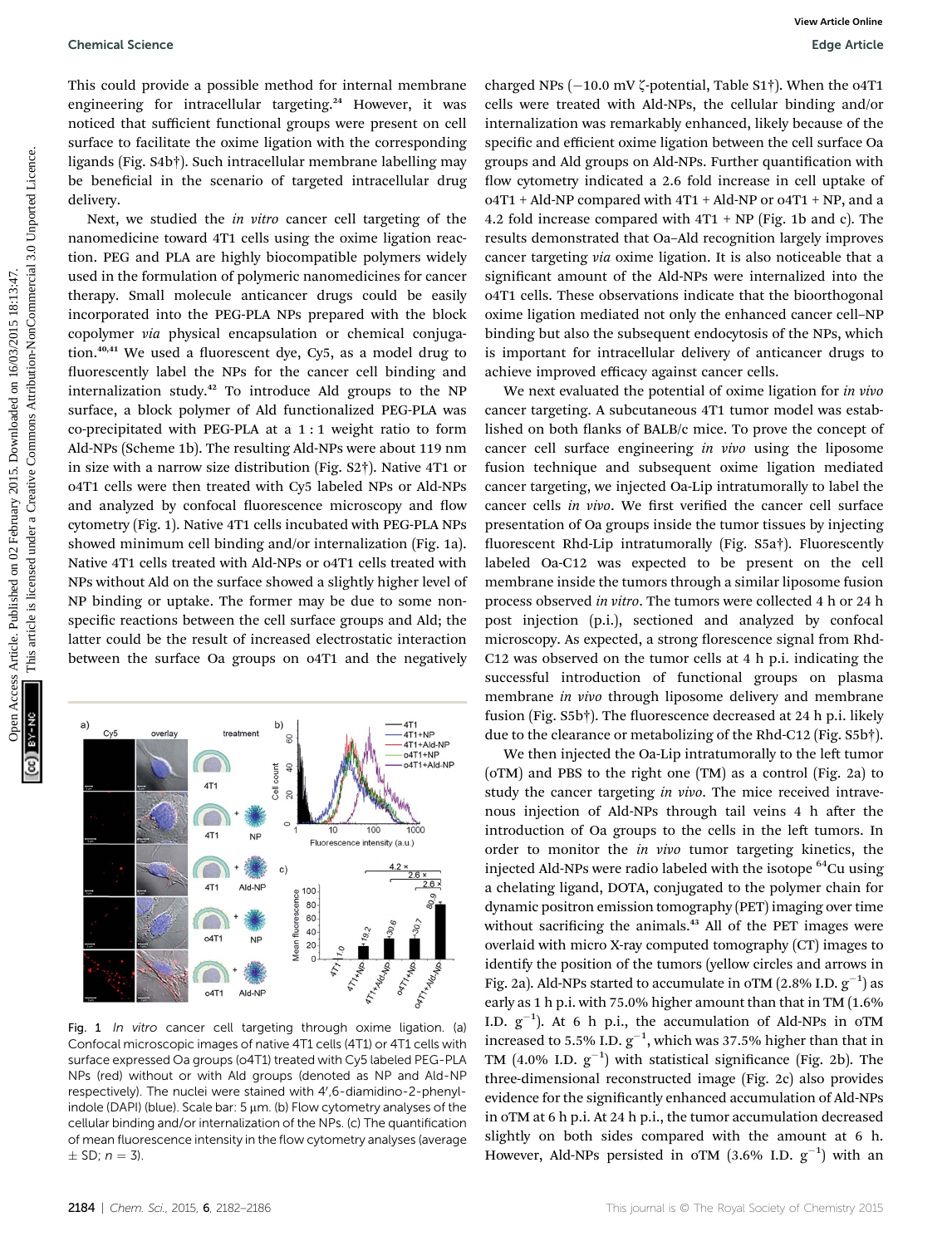

Fig. 2 In vivo cancer targeting through oxime ligation. (a) In vivo whole-body dynamic PET/CT imaging of mice performed at 1, 6 and 24 h post NP injection to assess the accumulation of the Ald-NPs in the left tumors labeled with Oa groups (oTM) and the right tumors (TM). Tumors are indicated with yellow circles and arrows. (b) Quantification of the accumulation of <sup>64</sup>Cu labeled Ald-NPs in the tumors over time achieved by selecting the three-dimensional regions of interest in the PET images and analyzing with the instrument software (average  $\pm$  SD;  $n = 3$ ; \*p < 0.05). (c) Corresponding three dimensional PET/CT image at 6 h p.i. showing enhanced accumulation of the Ald-NPs in the left oTM.

amount 63.6% higher than that in TM (2.2% I.D.  $\rm g^{-1}$ ). These results were confirmed by ex vivo measurement of the accumulation of Ald-NPs in the excised tumors using a  $\gamma$ -counter (Fig. S6†). A similar experiment was performed whereby PEG-PLA NPs without Ald groups on the surface were intravenously injected into the mice bearing oTM and TM on each side. No significant difference in tumor accumulation of the NPs on the two sides at 6 h or 24 h p.i. was observed (Fig. S7†) and the accumulation of NPs in oTM was lower than that of the Ald-NPs in oTM (Fig.  $S7$ † vs. Fig. 2b) indicating that the specific oxime ligation was responsible for the increased tumor accumulation and retention of Ald-NPs in oTM. These observations suggest that in vivo cancer targeting could indeed be achieved using bioorthogonal oxime ligation.

Cancer pretargeting strategies, which use antibodies to target tumors for the first step, followed by the second step of using an imaging or therapeutic agent to bind to the tumorlocalized antibody, have proven to be superior to direct targeting by the conventional antibody conjugates in clinical trials.<sup>44</sup>–<sup>46</sup> Here, we described a similar two-step pretargeting strategy, using liposome delivery and fusion for the first-step passive cancer targeting, and then guiding the nanomedicine to the tumor through an oxime ligation reaction with the bioorthogonal groups introduced by the liposome. Compared with the antibody-based pretargeting method, our strategy does not involve any potentially immunogenic biomacromolecules or depend on the heterogeneous cell surface antigens.<sup>14</sup> As a proof of concept, we used intratumoral injection of Oa-Lip to label the cancer cells in vivo. However, liposomes bearing Oa groups

could also be dosed systemically in the pretargeting step to achieve sufficient presentation of the target functional groups on the plasma membrane inside tumors via a passive tumor targeting mechanism, *i.e.* an enhanced permeation and retention (EPR) effect of the nanomedicine, followed by the administration of the second component, the drug-containing nanomedicine modified with the ligand functional groups.<sup>47</sup>

### Conclusions

In conclusion, we demonstrated a novel cancer targeting strategy in vitro and in vivo using a bioorthogonal oxime ligation reaction. One bioorthogonal functional group (i.e. Oa) as an unnatural target was efficiently introduced to cancer cells using a liposomal delivery and fusion technique. Ald groups, as the targeting ligand for Oa, could be easily synthesized and incorporated into nanomedicines. Specific and efficient oxime ligation led to markedly improved cancer targeting in vivo through chemical Oa–Ald recognition. Given the versatility of the liposome fusion method for different bioorthogonal groups and the large variety of bioorthogonal chemistry available, we anticipate that many bioorthogonal reaction-mediated cancer targeting strategies can be easily developed, optimized and compared. Future efficacy studies using targeted, drug-loaded biocompatible nanomedicine combined with the cancer pretargeting method through systemic delivery will be important to further evaluate the potential of such strategies for targeted cancer therapy.

### Acknowledgements

This work is supported by the National Institute of Health (Director's New Innovator Award 1DP2OD007246-01), and National Science Foundation (DMR 13-09525). L.T., Q.Y. and K.C. were funded at UIUC from the NIH National Cancer Institute Alliance for Nanotechnology in Cancer "Midwest Cancer Nanotechnology Training Center" Grant R25 CA154015A. We thank Ms Catherine Yao for drawing the 3D pictures.

### Notes and references

- 1 D. Peer, J. M. Karp, S. Hong, O. C. Farokhzad, R. Margalit and R. Langer, Nat. Nanotechnol., 2007, 2, 751–760.
- 2 M. E. Davis, Z. Chen and D. M. Shin, Nat. Rev. Drug Discovery, 2008, 7, 771–782.
- 3 R. A. Petros and J. M. DeSimone, Nat. Rev. Drug Discovery, 2010, 9, 615–627.
- 4 H. Wei, J. G. Schellinger, D. S. H. Chu and S. H. Pun, J. Am. Chem. Soc., 2012, 134, 16554–16557.
- 5 A. F. Adler and K. W. Leong, Nano Today, 2010, 5, 553–569.
- 6 D. Kim, Y. Y. Jeong and S. Jon, ACS Nano, 2010, 4, 3689–3696.
- 7 X. A. Jiang, Y. R. Zheng, H. H. Chen, K. W. Leong, T. H. Wang and H. Q. Mao, Adv. Mater., 2010, 22, 2556–2560.
- 8 J. H. Myung, K. A. Gajjar, J. Saric, D. T. Eddington and S. Hong, Angew. Chem., Int. Ed., 2011, 50, 11769–11772.